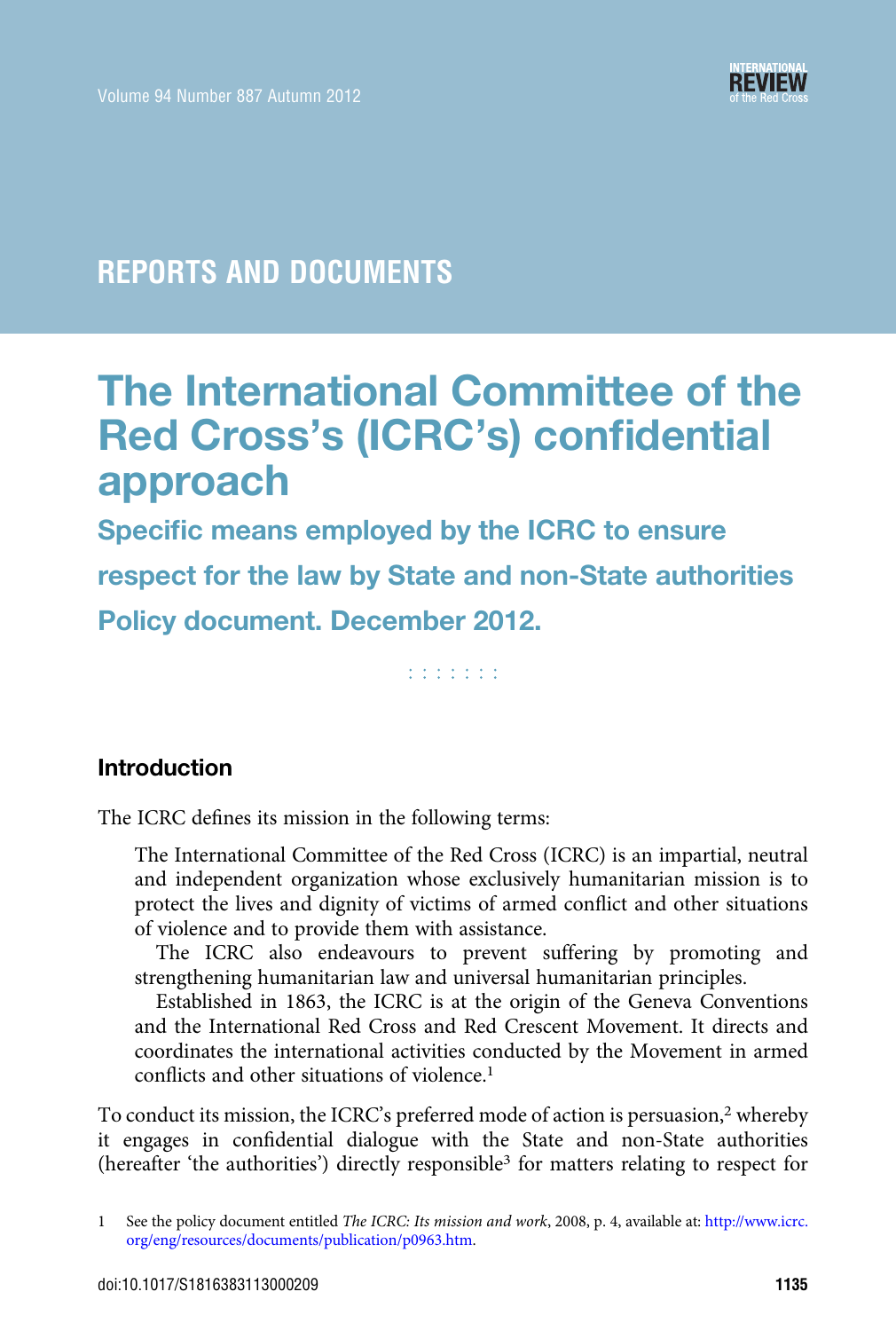international humanitarian law and other fundamental rules protecting persons in situations of violence.4 The confidential approach has been part of the ICRC's identity for decades. In some cases, it is a key argument for obtaining access to the people the organization assists and protects. Bilateral and confidential dialogue has proven its effectiveness from the humanitarian point of view, in particular in contexts in which a neutral and independent player is needed.

The ICRC's confidential approach, which is at the core of its identity, is nevertheless subject to growing doubt in an international environment demanding greater transparency. The aim of this policy document is to clarify what the approach means, and to define its features and its limits. The document formalizes existing ICRC practice.

The expectations and general perception of the role of organizations when they are confronted by violations of the law have changed considerably in recent years. The appearance on the international scene of new sociopolitical, media and legal realities has increasingly laid open to question the relevance and effectiveness of the ICRC's traditional confidential approach in particular. These new realities include the following:

- The crucial struggle against impunity has been reinforced by the establishment of bodies competent to prosecute crimes that are not subject to a statute of limitations and of which the ICRC may have direct knowledge as a result of its field work. In this context, the ICRC's position may be perceived as contradictory: on the one hand, it supports and promotes such legal mechanisms as means not only of implementing international humanitarian law, but also of preventing future violations;<sup>5</sup> on the other, in asserting its confidential approach, it refuses to participate in the establishment of indictments/defence briefs by testifying or divulging information relating to its activities.
- The victims*'* demand that justice be done: the ICRC's confidential approach and consequent refusal to testify can be perceived by the victims of violations as bolstering the perpetrators' impunity.
- The demand for transparency and rapid results: the ICRC, like other players, is increasingly subject to demands for transparency and rapid and measurable results. Its strategy, which is predicated on the gradual establishment over time of a confidential dialogue with the authorities, may appear not to meet expectations in this regard.
- 2 Ibid., p. 11: 'Persuasion aims to convince someone to do something which falls within his area of responsibility or competence, through bilateral confidential dialogue. This is traditionally the ICRC's preferred mode of action'. The ICRC's modes of action are raising awareness of responsibility (persuasion, mobilization, denunciation), support, and substitution (direct provision of services).
- 3 The ICRC protection policy defines what is meant by 'authorities and other actors': 'all authorities and bearers of arms (...) who are able to launch hostile action against persons or a population and who are responsible for protecting those who fall under their control'; available in International Review of the Red Cross (hereafter IRRC), Vol. 90, No. 871, 2008, pp. 751–775, [http://www.icrc.org/eng/resources/](http://www.icrc.org/eng/resources/documents/article/review/review-871-p751.htm) [documents/article/review/review-871-p751.htm](http://www.icrc.org/eng/resources/documents/article/review/review-871-p751.htm).
- 4 For the reader's sake, the term 'authorities' is used here to designate both State and non-State authorities.
- 5 The roots of behaviour in war: understanding and preventing IHL violations, ICRC, Geneva, October 2004, available at: [http://www.icrc.org/eng/resources/documents/publication/p0853.htm.](http://www.icrc.org/eng/resources/documents/publication/p0853.htm)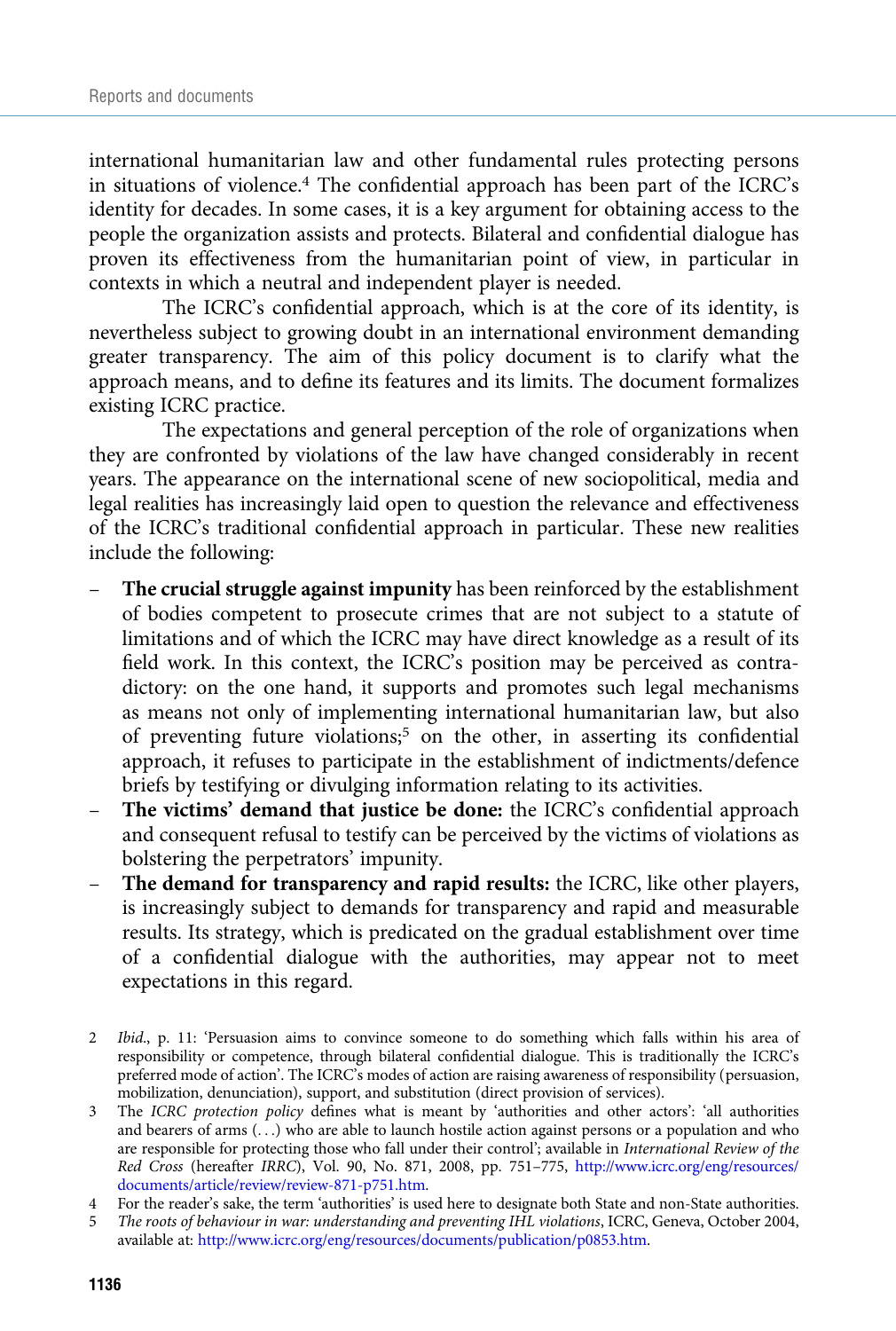– The rapid spread and diversification of increasingly sophisticated and hard-to-control information technologies: it is becoming more and more difficult to guarantee that the confidential information handled by the ICRC in the context of bilateral dialogue with the authorities is not the subject of deliberate or accidental internal or third-party leaks, despite the technical and human measures taken to prevent such leaks.

# 1. Content of the ICRC's confidential approach

The confidential approach, which consists in persuading an authority to meet its obligations without resorting to public pressure, is a means to an end for the ICRC; it is never an end in itself or an inalienable principle. It is based on a tested method, but it has a point only if the ICRC is convinced that the authorities are willing to cooperate with it and that confidential bilateral dialogue can result in an objective benefit for the victims of violence. The approach is to be understood as a dynamic process implying that progress is made in terms of results and the commitment of the authorities concerned to put a stop to violations. It can never serve to justify, by silence, an unsatisfactory and static situation that is unlikely to change for the better in any significant way. This is why the ICRC must be in a position deliberately to breach its undertaking of confidentiality in exceptional cases in which the approach runs counter to the interests of the victims, in accordance with the Policy on ICRC action in the event of violations.<sup>6</sup>

#### 1.1 Guaranteed results

The confidential approach allows the ICRC to create a space for dialogue between it and the authorities in which the two cooperate with a view to enhancing respect for humanitarian rules and to taking the required corrective action in the event those rules are violated. At the same time, the ICRC takes account of the efforts made and results accomplished, and of the constraints inherent in each situation, as it develops its dialogue with the authorities.

#### 1.2 Protection of the victims of situations of violence

The confidential information collected, obtained or received by the ICRC in the course of its humanitarian mission is only ever communicated in order to alleviate the plight of the victims of situations of violence.

<sup>6</sup> 'Action by the International Committee of the Red Cross in the event of violations of international humanitarian law or of other fundamental rules protecting persons in situations of violence' (hereafter Policy on ICRC action in the event of violations), in IRRC, Vol. 87, No. 858, 2005, available at: [http://www.](http://www.cicr.org/eng/resources/documents/article/review/review-858-p393.htm) [cicr.org/eng/resources/documents/article/review/review-858-p393.htm](http://www.cicr.org/eng/resources/documents/article/review/review-858-p393.htm).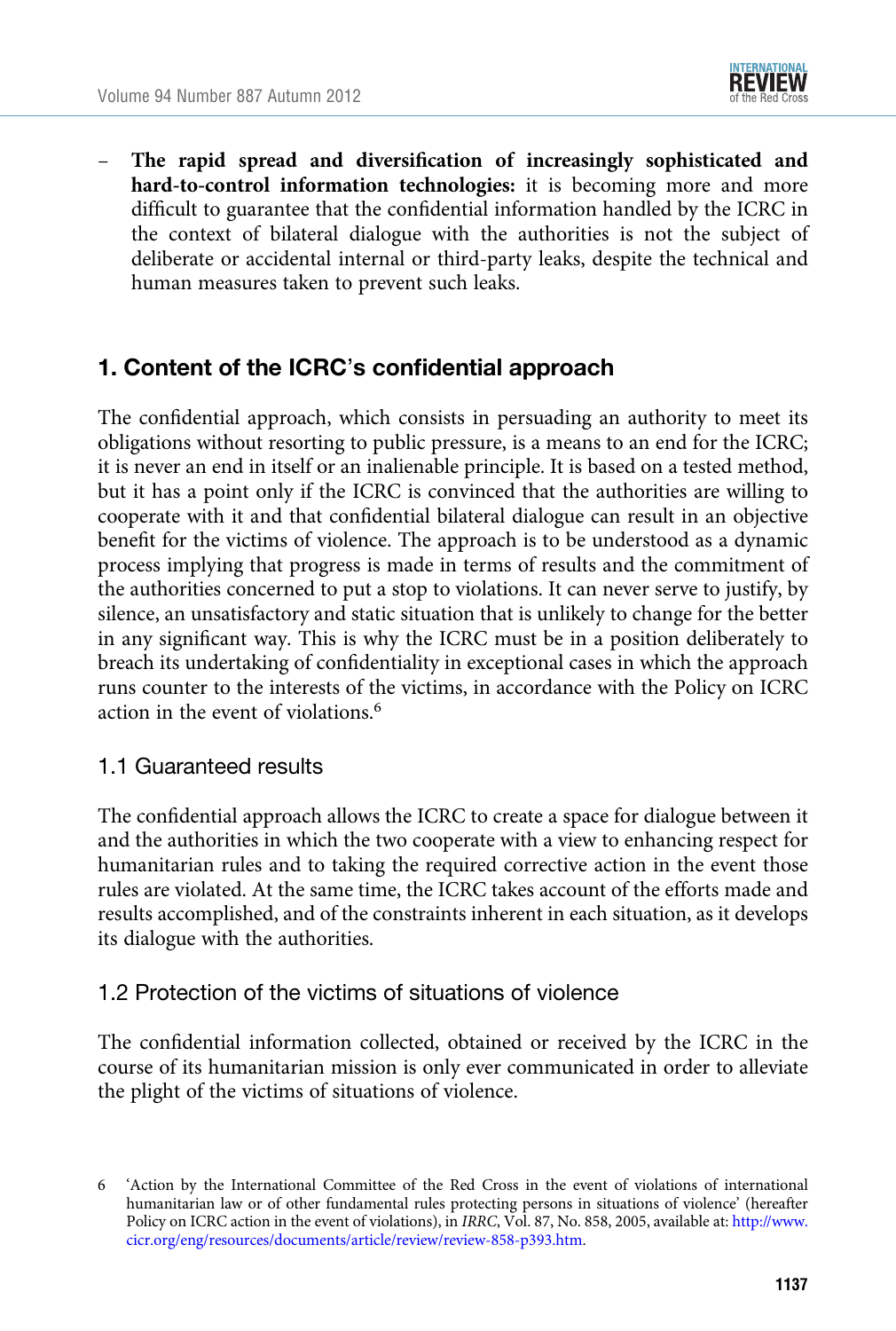The ICRC's work is broadly guided by an ethic of responsibility<sup>7</sup> that subordinates the organization's decisions to consideration of the anticipated results for the persons it is its mission to protect in a given operational context. It is therefore prohibited to divulge information that could undermine the security of people (who are its source), including in the context of a confidential bilateral dialogue with the authorities concerned.

#### 1.3 Transparency about the conditional nature of the confidential approach

In its dialogue with the authorities, the ICRC ensures that its confidential approach is not understood to be unconditional and definitive. It stipulates that the approach is contingent on progress being made and on the quality of the dialogue engaged. The agreements concluded between the authorities and the ICRC do not contain a clause binding the ICRC to absolute confidentiality. The Policy on ICRC action in the event of violations is a public document<sup>8</sup>, and the decision to derogate from bilateral confidential dialogue is subject to the specific conditions set out therein.

#### 1.4 Concentric and creative representations

In the event of established or known violations of international humanitarian law and other fundamental rules protecting persons in situations of violence, the confidential approach must be broad, systemic and creative. The ICRC looks for any point of support within the power apparatus or structure able to correct the situation, using a variety of channels. It seeks as a priority to act on the direct perpetrators of the violations, but it also talks with those in a position to influence them. Its strategy can include other measures,<sup>9</sup> which do not entail the ICRC departing from its policy of discretion in respect of the confidential information it holds.

# 2. The raison d*'*être of the ICRC's confidential approach

#### 2.1 Access to the victims

In order to discharge its mission, the ICRC considers that it must have direct and sustained access to the people who are victims of situations of violence. The

<sup>7</sup> In this regard, see Max Weber, Politics as a vocation (available at: [http://anthropos-lab.net/wp/wp](http://anthropos-lab.net/wp/wp-content/uploads/2011/12/Weber-Politics-as-a-Vocation.pdf)[content/uploads/2011/12/Weber-Politics-as-a-Vocation.pdf\)](http://anthropos-lab.net/wp/wp-content/uploads/2011/12/Weber-Politics-as-a-Vocation.pdf), for a discussion of the 'ethic of responsibility' (verantwortungsethisch) versus the 'ethic of ultimate ends' (gesinnungsethisch). The 'ethic of responsibility' presupposes that an organization must be held to account for the foreseeable consequences of its actions. The 'ethic of ultimate ends' posits, on the contrary, that the affirmation of a fundamental moral principle, even if the consequences are unfortunate, outweighs all other considerations.

<sup>8</sup> See also section 4.1.1 below.

<sup>9</sup> Such as suspending or stopping activities.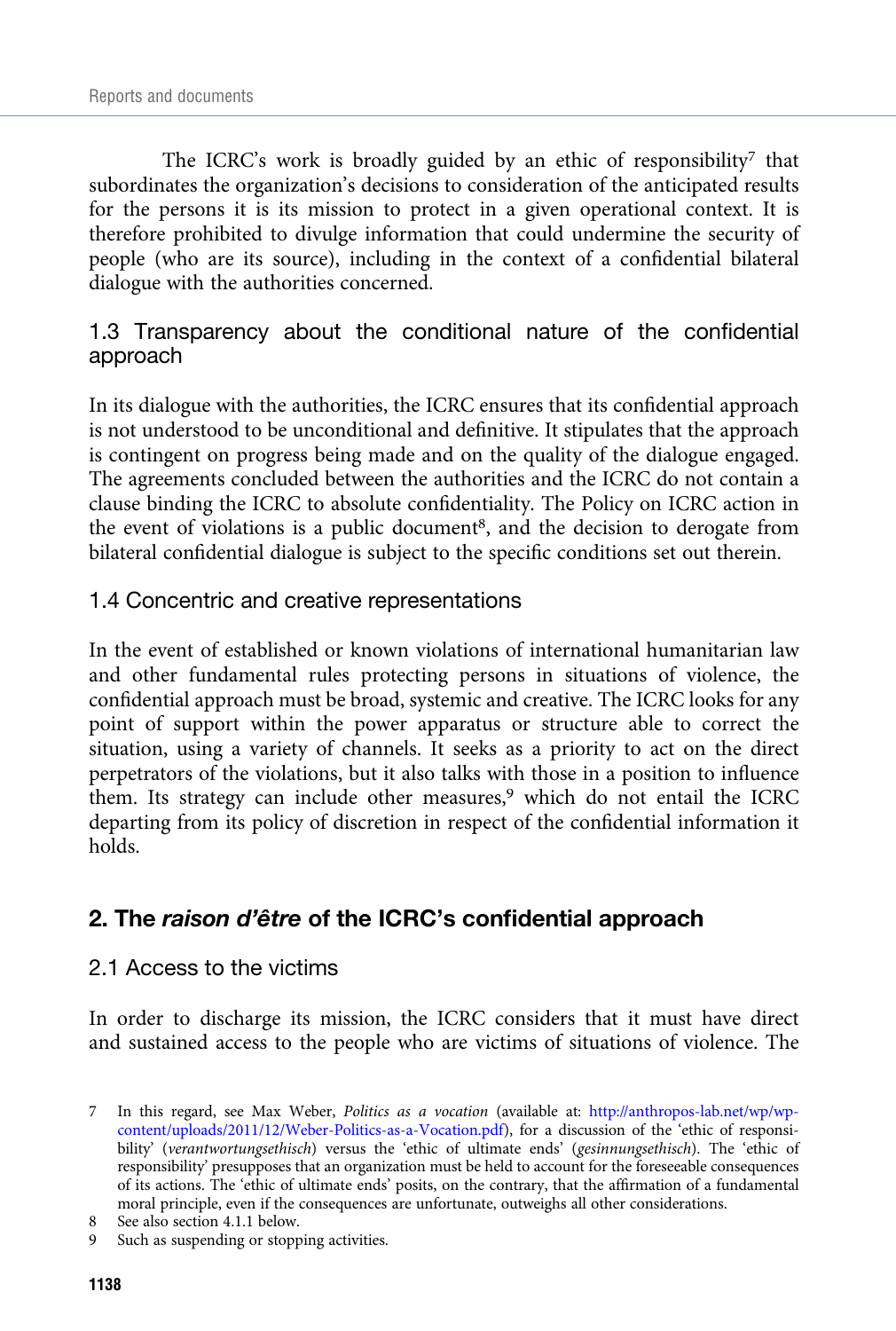confidential approach is intended to make it easier to obtain access to those people from the authorities exercising control over them or over access to them. This proximity to the affected persons allows the ICRC to have on tap the most objective possible knowledge of the problems affecting them, to propose appropriate humanitarian action and to make representations based on established facts.

This approach also helps strengthen security conditions for ICRC staff in the field whose mission is to collect the facts needed to make credible representations.

The general requirement of access to people and security for ICRC staff, together with the individual protection of victims of violence, weighs in any decision to break with the confidential approach.

#### 2.2 A corollary to the principle of neutrality

By refusing to favour one party over the other or, more generally, to be involved in any way that is not purely humanitarian, the ICRC seeks at all times to project an image fostering its acceptance and paving the way to concerted dialogue. This is why it is paramount to respect the Fundamental Principle of neutrality,<sup>10</sup> which is key to ensuring that the ICRC can conduct its activities. The confidential approach helps reinforce the credibility of its commitment to political neutrality.

#### 2.3 Recognition and legal protection of the ICRC's confidentiality by the international community

The international community has widely recognized that the confidential approach is a means enabling the ICRC to discharge its mandate. In its 1999 decision in the case of Simic et al.,<sup>11</sup> the International Criminal Tribunal for the former Yugoslavia (ICTY) recognized that international customary law gave the ICRC the absolute right not to divulge information relating to its activities. In reaching that conclusion, the ICTY took account of three of the Movement's seven Fundamental Principles – impartiality, neutrality and independence – and of the almost universal ratification of the 1949 Geneva Conventions. It considered that, in the context of legal proceedings, the ICRC retained the right not to divulge information if it considered that doing so would be detrimental to the discharge of its mandate. That decision has been confirmed by other international criminal tribunals.12

10 For a definition of the principle of neutrality, see The Fundamental Principles of the Red Cross: commentary, Jean Pictet, 1979, available at: [http://www.cicr.org/eng/resources/documents/misc/](http://www.cicr.org/eng/resources/documents/misc/fundamental-principles-commentary-010179.htm) [fundamental-principles-commentary-010179.htm](http://www.cicr.org/eng/resources/documents/misc/fundamental-principles-commentary-010179.htm).

<sup>11</sup> ICTY, Prosecutor v. Blagoje Simic, Milan Simic, Miroslav Tadic, Stevan Todorovic and Simo Saric, IT 95-9- PT, Trial Chamber III, Decision, 27 July 1999.

<sup>12</sup> Specifically, the International Criminal Tribunal for Rwanda and, indirectly, the Special Tribunal for Sierra Leone. Rule 73 of the Rules of Procedure and Evidence of the International Criminal Court expressly recognizes that the information held by the ICRC is not subject to disclosure. The Rules of Procedure and Evidence of the Special Tribunal for Lebanon and those of the Mechanism for International Criminal Tribunals both contain a similar provision.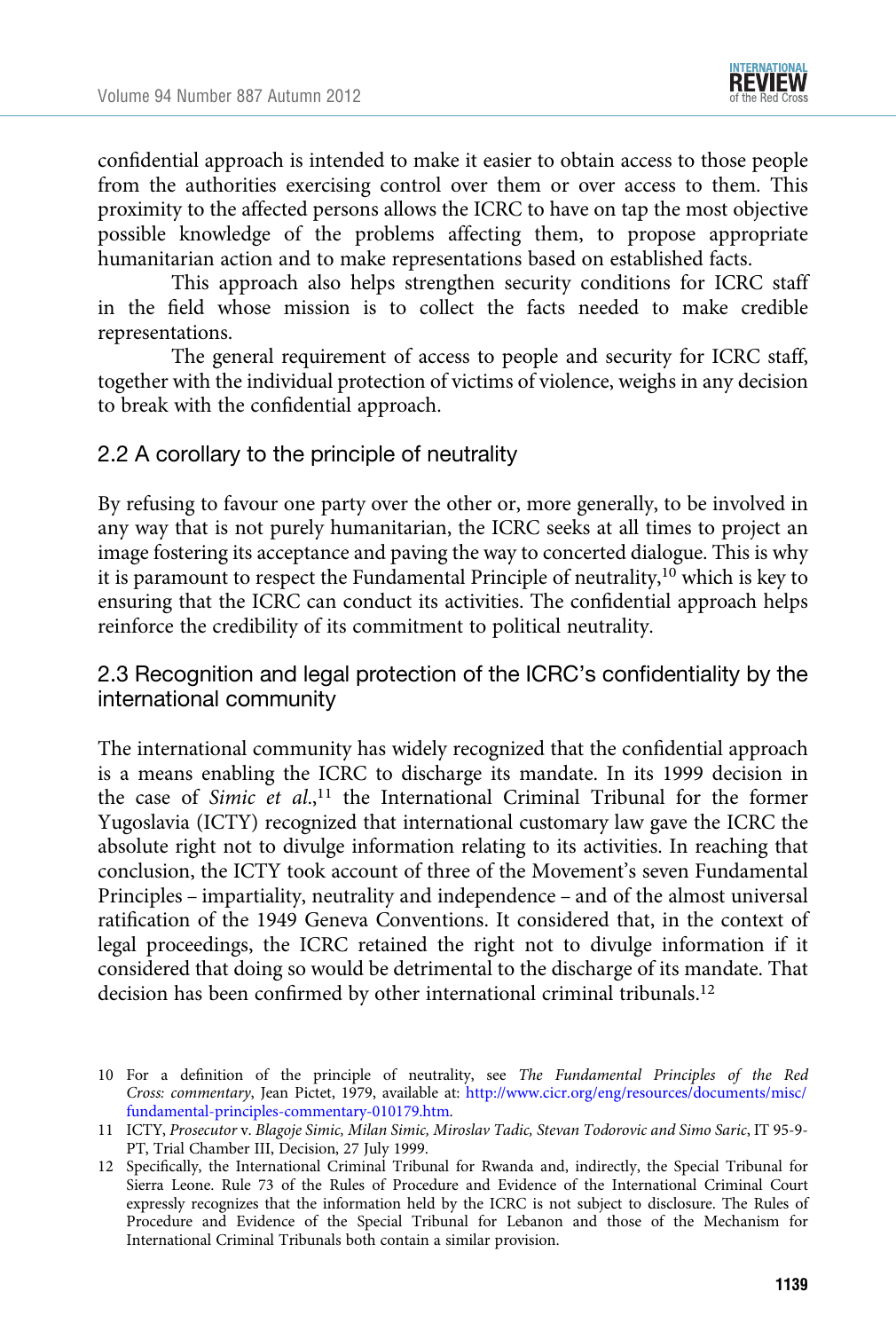In addition, many of the headquarters agreements the ICRC has signed with States in which it conducts operations also contain a specific clause guaranteeing such immunity for ICRC staff in respect of the courts of the country concerned.

#### 3. The ICRC's independence with regard to the use of confidential information

Subject to the applicable law, the ICRC reserves the right at any time to decide what type of information it wishes to share with the parties (State or non-State authorities, or third parties).13 Decisions to transmit confidential information are taken by the ICRC alone on the basis of agreed internal procedures. Such decisions must conform to the Fundamental Principles of independence, neutrality and impartiality, and take account of the interests of the beneficiaries of the ICRC's work. This holds true for bilateral confidential representations, public representations and acts of mobilization.14

The ICRC never transmits to the authorities concerned or to third parties information mentioning the names of those who have suffered abuse or violations unless it has their prior explicit consent to do so. Such information is only made available to duly authorized persons, after the periods of time set out in the Rules governing access to the archives.<sup>15</sup>

#### 4. Breaking with the confidential approach

4.1 Deliberate breach of the confidential approach by the ICRC

#### 4.1.1 Mobilization and public denunciation

The Policy on ICRC action in the event of violations<sup>16</sup> governs the conditions in which the ICRC breaks with the confidential approach. Despite repeated representations made in a confidential and bilateral context, the authorities concerned may not follow up on the ICRC's recommendations and commit major and repeated violations of international humanitarian law and other fundamental rules protecting persons in situations of violence, or allow such violations to be committed. In that case, the ICRC may take other steps in the interests of the persons affected or threatened; these steps may take two forms:

- mobilization of third parties;
- public denunciation of the violations committed and/or the quality of the dialogue with the authorities concerned.

<sup>13</sup> 'Third parties' refers to any entity that is not already targeted by the confidential approach (other States, interest groups, civil society players, local and international media).

<sup>14</sup> See point 4.1.1 below.

<sup>15</sup> See point 4.1.2.a below.

<sup>16</sup> See note 6 above.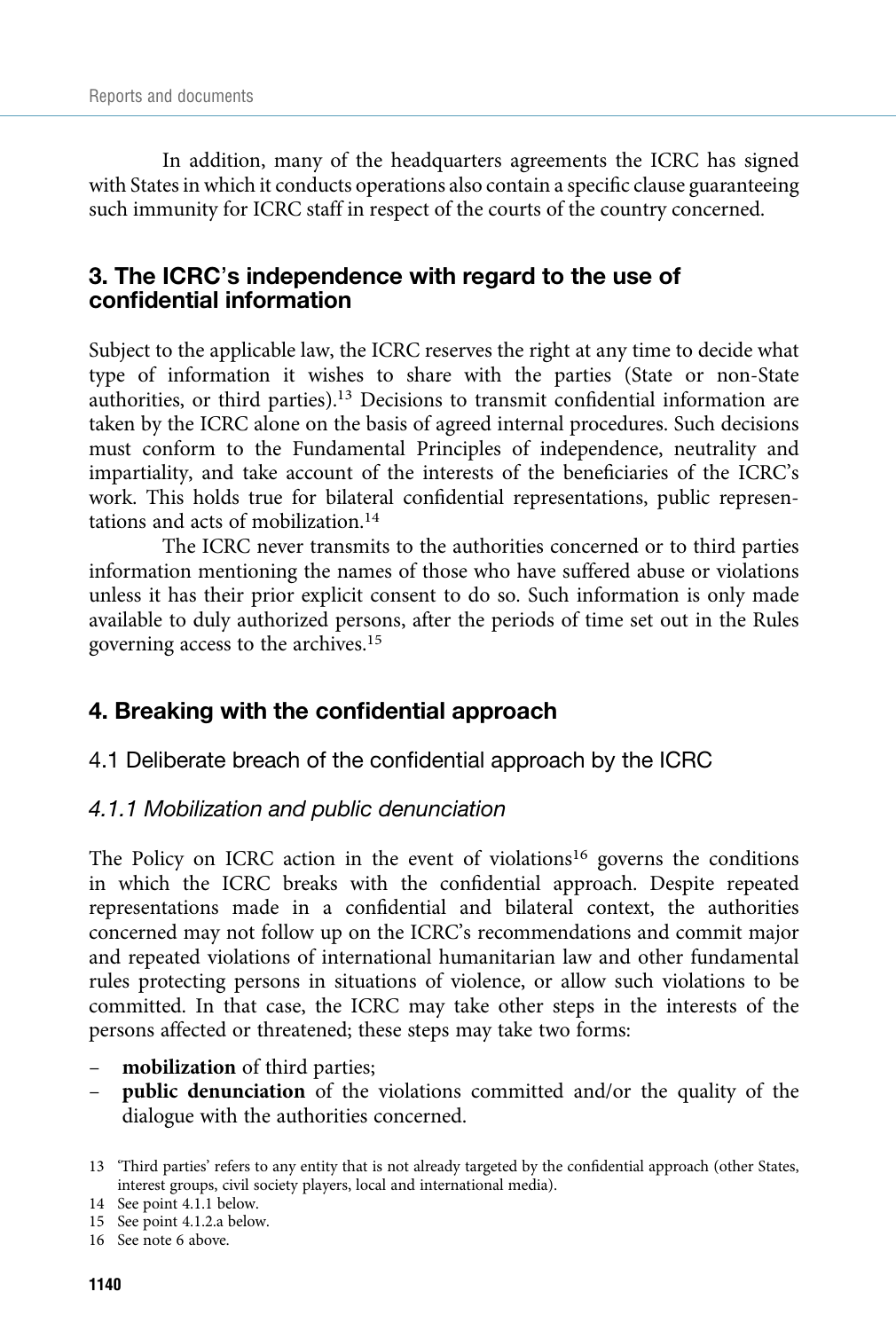The ICRC thus decides, in view of the gravity of the situation, unilaterally and deliberately to divulge information hitherto part of the confidential dialogue with the authorities. The decision is made by the ICRC's highest decision-making bodies, for strictly humanitarian purposes and as a last resort, when all other means have failed.

The information must contain only the elements strictly required and sufficing to demonstrate that a situation is unacceptable from the humanitarian point of view. The only purpose of divulging it is to support the ICRC's efforts to attain the desired outcome.17 It generally deals with:

- established observations that the law has been violated;
- the quality of the dialogue and the nature or results of the cooperation between the ICRC and the authorities concerned.

Confidential information transmitted to third parties never mentions by name the people presumed to have committed the violations.

It is prohibited to divulge confidential information unless under the provisions of the Policy on ICRC action in the event of violations.18

Mobilization. Representations aimed at mobilization represent a breach of confidentiality but do not go so far as to constitute a public denunciation. The ICRC may decide to share confidential information in a targeted fashion and on an exceptional basis with a limited number of authorities in a position to have a positive influence on a humanitarian situation. Should the ICRC decide to have recourse to a strategy of mobilization, it ensures that a number of parameters are met:

- the targets for the representations are chosen in the light of the context and chiefly for their ability to influence the authorities concerned;
- the capacity or willingness of the targets to respect the confidential nature of the information transmitted to them must be considered during the ICRC decisionmaking process. To the extent possible, an undertaking of confidentiality should be obtained from the third parties "mobilized", but not, of course, in respect of the authority "concerned" (since the mobilization is intended to influence its actions).

Public denunciation. The authorities concerned must in all cases be informed beforehand when the ICRC decides to breach its undertaking of confidentiality through a public denunciation that is part of a strategy of representations. Recourse

<sup>17</sup> In exceptional cases, the ICRC can be prompted to denounce major violations even if there is no hope of a tangible outcome.

<sup>18</sup> The ICRC is regularly confronted with violations of lesser severity that do not fall within the scope of the Policy on ICRC action in the event of violations. They are the subject of bilateral confidential representations until such time as they attain the degree of severity described in the Policy.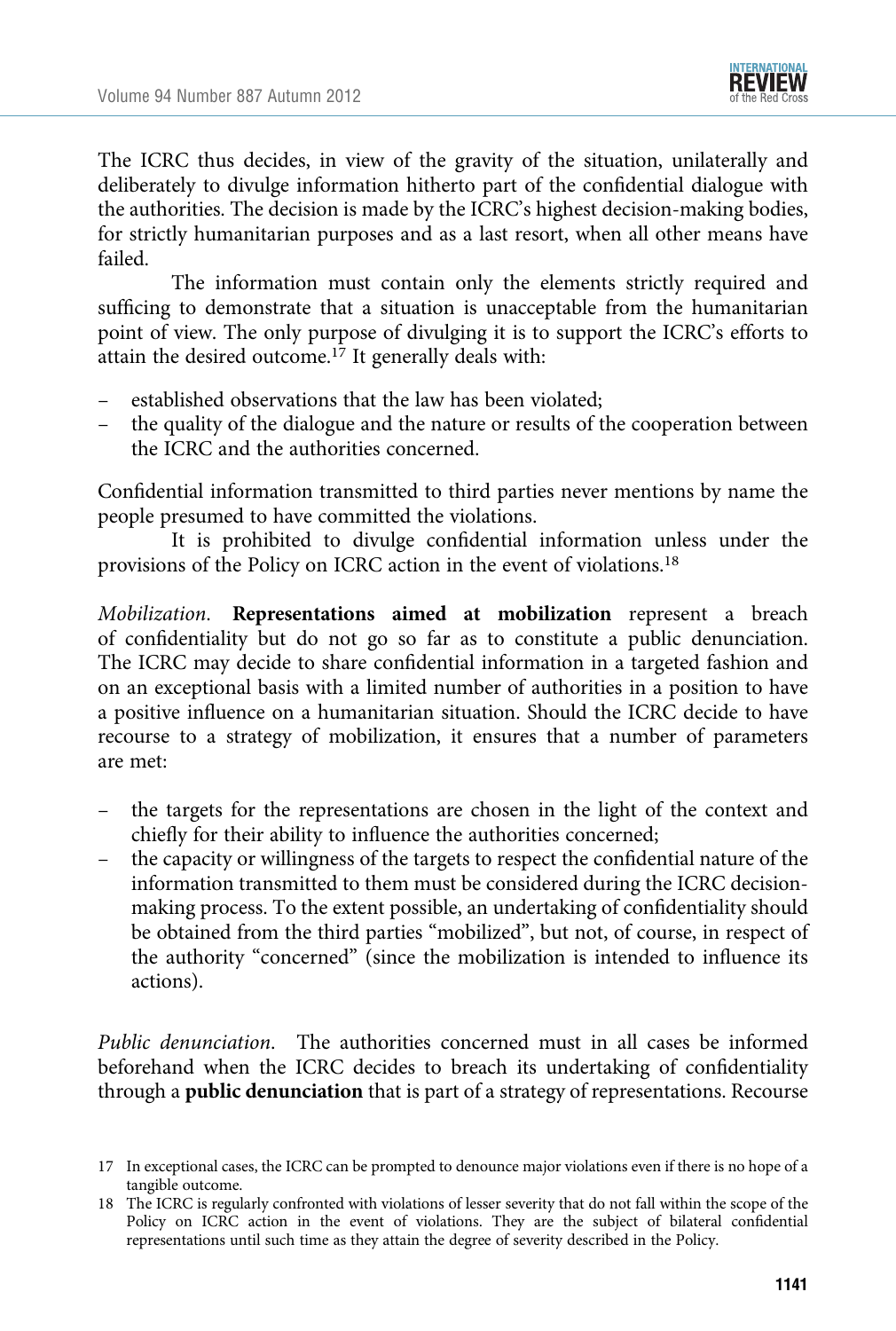to public denunciation does not release the ICRC from its commitment to engage in dialogue with the authorities concerned.

Other forms of action not involving a breach of confidentiality. In cases in which the ICRC becomes convinced that a breach of confidentiality could seriously harm the people whose protection it is its mission to improve, or endanger its staff, it may use other forms of action, such as suspending its activities or withdrawing. It reserves the right to make its decision public in the light of its assessment of the pros and cons of doing so.

#### 4.1.2 Other instances in which the ICRC deliberately breaks with the confidential approach

a) Access to the ICRC*'*s archives. The ICRC's confidential approach, in addition to being conditional, is not unlimited in time. The policy governing access to the archives authorizes access to all documents produced or obtained by the ICRC after periods of time set out in the existing rules.19

b) Instances in which the ICRC waives its right not to divulge information. The ICRC benefits in international law20 from the right not to divulge information relating to its activities. This right takes the form of testimonial immunity.

While it cannot be obliged to testify, the final decision whether or not to transmit items of information in its possession to a court or any other competent body remains with the ICRC.

The exceptional decision to assist a judicial body, inquiry, fact-finding commission or other similar body is taken on the basis of a detailed analysis of the situation and its potential consequences for the ICRC, its activities in the field and the people concerned by the judicial or other proceedings at hand.

# 4.2 Unintended breach of confidentiality by the ICRC

ICRC staff undertake contractually<sup>21</sup> not to divulge confidential information except as authorized to do so by the competent ICRC bodies. Information may nevertheless

<sup>19</sup> At present, after 40 years for general files and after 60 years for files containing personal information. See Article 7 of the Rules governing access to the archives of the International Committee of the Red Cross, in Jean-François Pitteloud, 'The International Committee of the Red Cross reduces the protective embargo on access to its archives', IRRC, Vol. 86, No. 856, 2004, p. 961, available at: [http://www.icrc.org/eng/assets/](http://www.icrc.org/eng/assets/files/other/irrc_856_pitteloup_eng.pdf) fi[les/other/irrc\\_856\\_pitteloup\\_eng.pdf.](http://www.icrc.org/eng/assets/files/other/irrc_856_pitteloup_eng.pdf)

<sup>20</sup> See point 2.3 above.

<sup>21</sup> The pledge of discretion signed by all ICRC staff stipulates that they must 'maintain the utmost discretion (...) with regard to matters that (they) are called upon to deal with or that come to (their) knowledge in the course of (their) activity at the ICRC, and consider (themselves) bound by an obligation analogous to that of professional secrecy'. Any information they obtain in the performance of their duties belongs to the ICRC. Persons under contract to the organization are therefore not free to use such information as they see fit. The ICTY decision in the Simic case (see above, note 11) implicitly recognizes that the information belongs to the ICRC and not to the individual working for it.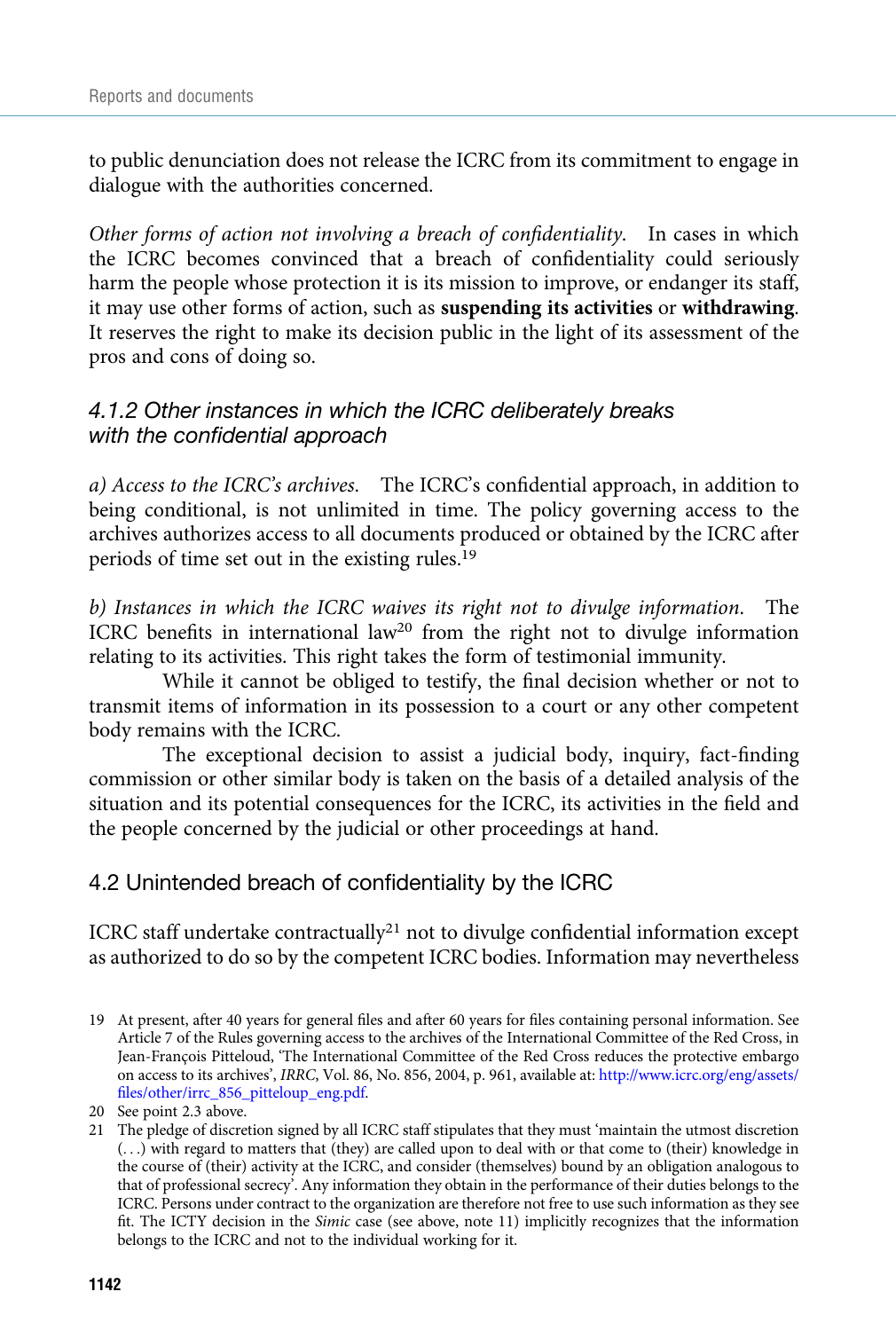

be divulged without authorization, as a result of a mistake, negligence or a deliberate, unilateral act. The ICRC has put in place measures to ensure that this does not happen and to take corrective action in the event that it does.

#### 4.3 Breach of confidentiality by authorities engaged in confidential dialogue with the ICRC

An authority or its agents may unilaterally decide to make the confidential information transmitted to it by the ICRC public. The ICRC is not responsible for the breach and re-establishes the truth if the information is incomplete or tendentious. It may, for example, publish an entire document if excerpts have been divulged without its agreement, or explain why and in what context it came into possession of the information and for whom the information was intended.

The ICRC may also take such action if the breach of confidentiality is unintended or committed by a third party.

#### 4.3.1 Divulgation for legal or political reasons

The transmission to the authorities of confidential information heightens the risk that the information will be divulged in certain circumstances.

The risk may be legal in origin: the timeframe for access to national archives, an order obliging the target of a representation to transmit the information to a judicial body, etc.

The risk may also stem from the political context: whenever the authorities in a given State change, the new authorities may decide unilaterally to publish or disseminate confidential information that the ICRC had transmitted to the previous authorities.

To the extent possible, the ICRC alerts the authorities to the potentially harmful effects that the divulgation of confidential information could have on the people concerned. On the basis of its right not to divulge information on its activities, recognized in international law, the ICRC also asserts that the judicial authorities should not consider the information concerned legally admissible.

#### 4.3.2 Expanded dissemination of confidential information within the same State structure

On the basis of the nature of the humanitarian problems encountered, the ICRC draws up the list of authorities with whom it wishes to engage in confidential dialogue. It asks that the confidential information it transmits to them be used in accordance with the humanitarian goals established. The authorities are nevertheless free to disseminate internally the confidential information received from the ICRC.